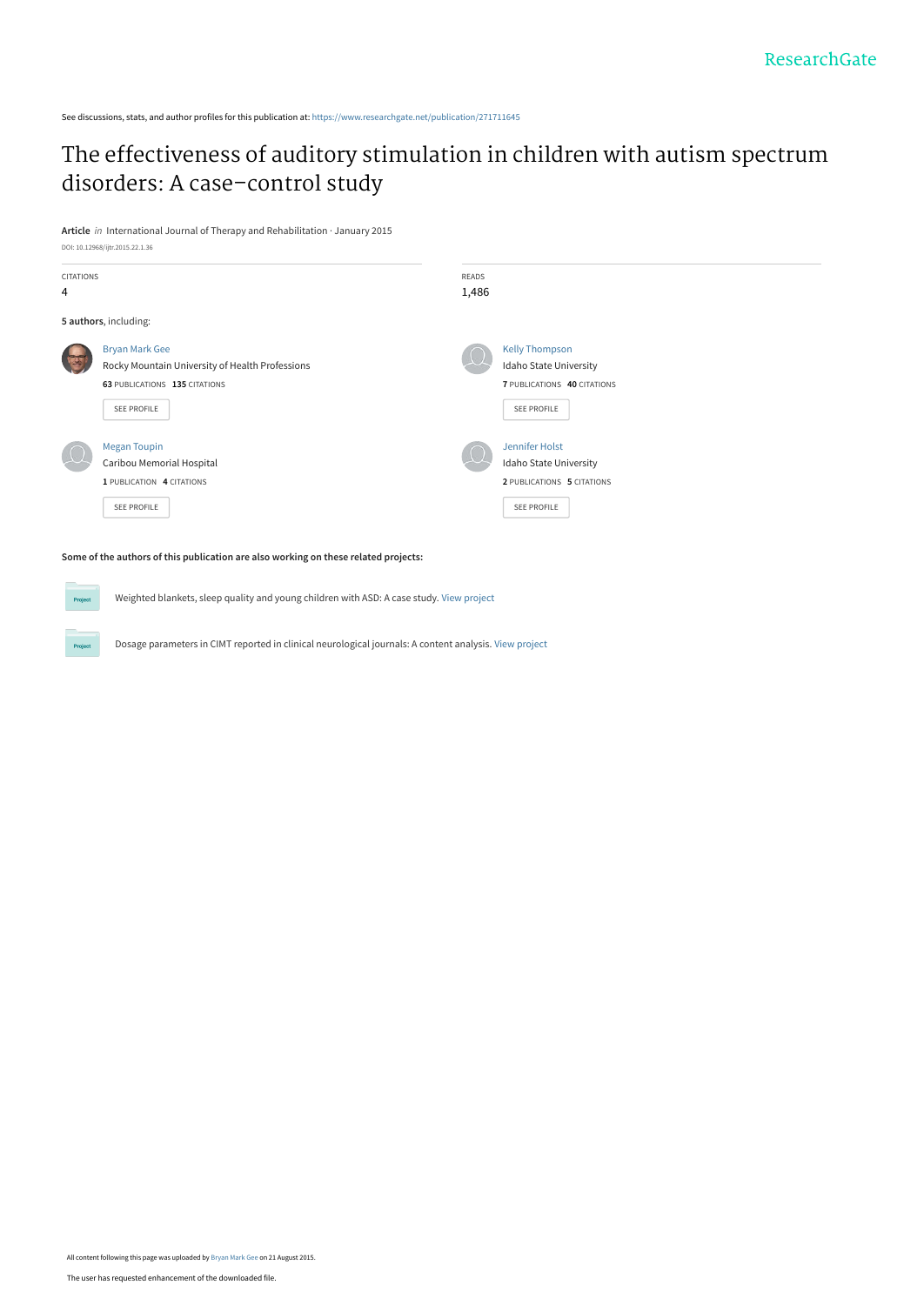# The effectiveness of auditory stimulation in children with autism spectrum disorders: A case–control study

#### *Bryan Gee, Kelly Thompson, Aaron Pierce, Megan Toupin, Jennifer Holst*

*Background/Aim: The Listening Program (TLP) is a sound-based intervention that claims to treat the behavioural challenges of children diagnosed on the autism spectrum with sensory processing difficulties. There is a paucity of peer-reviewed evidence supporting its use. The purpose of this study was to determine whether TLP reduces sensory over-responsitivity (SOR) to auditory stimuli. Methods: Data were collected over a 28-week period using an ABAB multiple events case–control design of testing and treatment intervals to capture the responses of three participants to TLP. Results: Graphs from repeated measures data were drawn to analyse the direction and level of trend lines. There was a high variability of responses, with participants responding positively and others negatively at different stages of the study.* 

*Conclusions: The results lend some support to the use of TLP with children on the autism spectrum who are experiencing auditory SOR.*

Key words: **N** Sound-based interventions **N** Autism spectrum disorders **N** Occupational therapy **n** Sensory over-responsiveness **n** Sensory processing **n** The Listening Program

*Submitted 1 July 2014; sent back for revisions 10 September 2014; accepted for publication following double-blind peer review 18 November 2014*

**Bryan Gee,** 

*associate professor, Idaho State University, Pocatello, Idaho, USA;*  **Kelly Thompson,**  *clinical associate professor, Idaho State University, Pocatello, Idaho, USA;* **Aaron Pierce,**  *occupational therapist, Speech Therapy Services, Pocatello, Idaho, USA;* **Megan Toupin,**  *occupational therapist, Speech Therapy Services, Pocatello, Idaho, USA;* **Jennifer Holst,**  *associate professor, Idaho State University, Pocatello, Idaho, USA.*

> **Correspondence to:**  *Bryan Gee E-mail: geebrya@isu.edu*

ensory processing disturbances<br>
within the auditory sensory system<br>
are a substantial problem experienced<br>
among individuals with autism<br>
spectrum disorders (ASD) (Greenspan and within the auditory sensory system are a substantial problem experienced among individuals with autism Weider, 1997; Kern et al, 2006; Tomchek and Dunn, 2007). Occupational therapists frequently use sound-based interventions for children with ASD (Gee et al, 2013); however, the body of evidence supporting the use of The Listening Program (TLP), a sound-based intervention, in children diagnosed with ASD and sensory overresponsiveness (SOR) is limited. This study explores the potential outcomes related to the use of TLP with three children diagnosed with ASD and auditory SOR.

Sensory processing requires an individual to detect incoming sensory stimuli, determine its meaning, and generate a response consistent with the context (Miller, 2006). If an individual demonstrates an inability to perform any one of the aforementioned components of sensory processing, they may have a sensory processing disorder (SPD). SOR is a subtype of SPD that makes it difficult for a person to process and use information they receive through their senses. The person may over- or under-respond to one

or more forms of sensation. As a result, the person may have difficulty completing everyday tasks, which results in behavioural problems, emotional problems, and occupational performance problems in self-care, play and school activities (Miller et al, 2007a).

SOR is characterised by a rapid response to a sensation from any of the eight sensory systems—tactile, vestibular, visual, auditory, proprioception, interoception, gustatory and olfactory—'with more intensity, or for a longer duration than those with typical sensory responsivity' (Miller et al, 2007b: 136). The literature defines auditory SOR as abnormal responses to sounds that are neither threatening nor uncomfortably loud for a typical individual (Klein et al, 1990; Bettison, 1996; Baguley, 2003).

Estimates place the prevalence of comorbidity of ASD and SPD at 69–95% (Baranek et al, 2006; Tomcheck and Dunn, 2007). Auditory SOR appears to be common among children diagnosed with ASD. In a retrospective study, Greenspan and Wieder (1997) reported that 100% of children (*n*=281) with ASD presented with disturbances in auditory processing. These auditory processing disturbances specifically related to receptive language and resulted in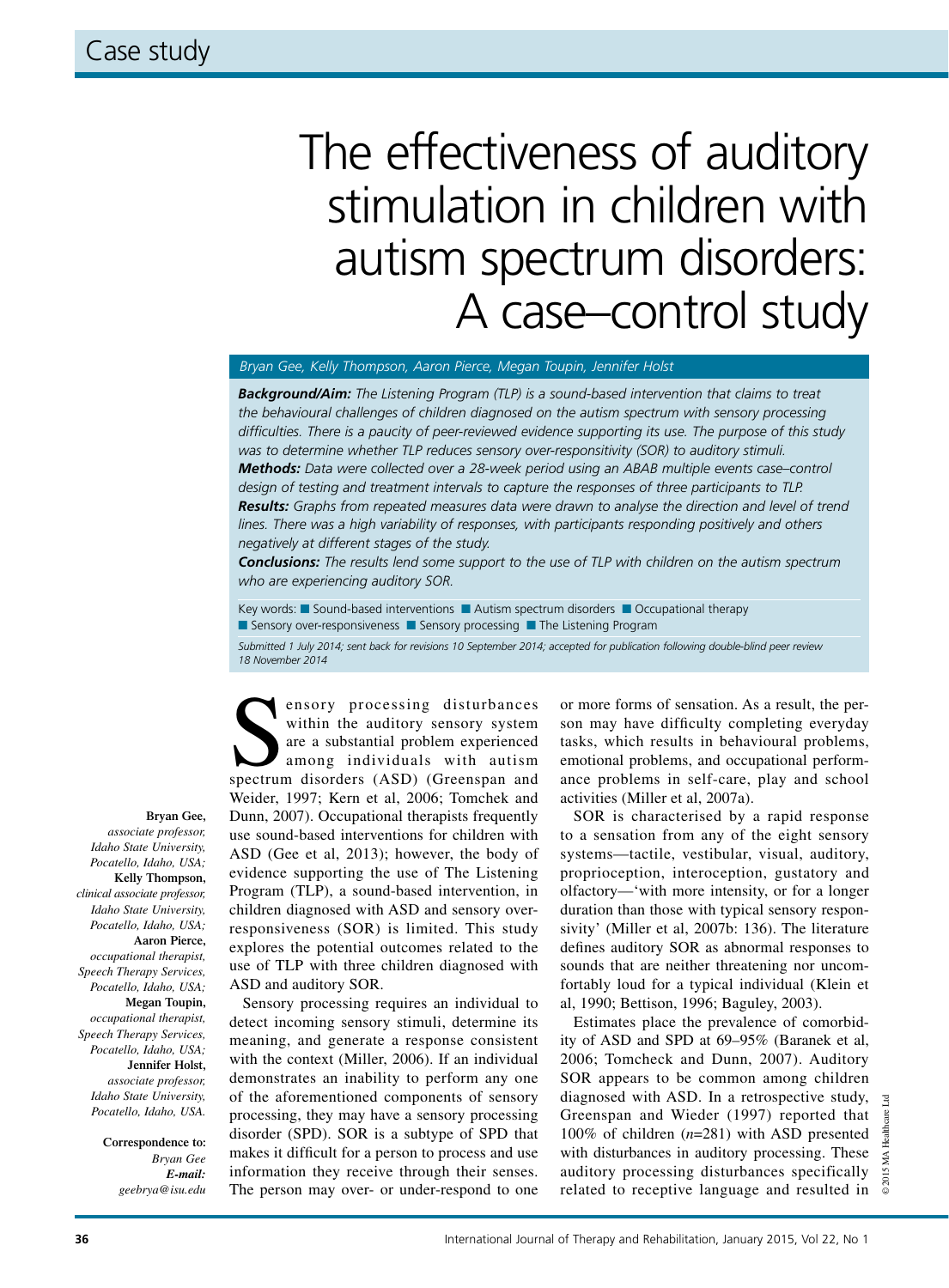the children exhibiting abnormal responses to auditory stimuli, which affected their daily routines. Tomchek and Dunn (2007) reported similar evidence of a relationship between auditory SOR and ASD. In their study on children (*n*=281; age range: 3–6 years) with ASD, 50.9% responded negatively to unexpected loud noises and 45.6% held their hands over their ears to protect themselves from sounds. Baranek et al (2006) demonstrated the relationship between other types of SOR and ASD, finding that 56% of children (*n*=281; age range: 2–7 years) with ASD demonstrated extreme SOR to environmental sensations.

The literature suggests that auditory SOR among individuals with ASD may relate to several factors. These include:

- $\blacksquare$  Serotonin dysfunction (reduction), which results in difficulty with sensory inhibition (Hitoglou et al, 2010)
- **n** Abnormalities in neurological thresholds (Tharpe et al, 2006)
- **n** Short conduction time in auditory brainstem response (Thabet and Zaghloul, 2013)
- General emotional dysregulation (Prizant et al, 2000; Stiegler and Davis, 2010).

Most interventions that aim to reduce auditory SOR or hyperacusis focus on increasing an individual's ability to habituate to auditory signals (Stiegler and Davis, 2010). Specific interventions have included sound-based interventions and behavioural systematic desensitisation (Koegel et al, 2004). The literature suggests interventions such as:

- Using rewards to reduce behaviours (Stiegler and Davis, 2010)
- Self-talk and co-regulation strategies to help the individual deal with negative hyperacusisrelated behaviours (Prizant et al, 2003)
- **n** Eliminating auditory protection devices.

## Sound-based interventions and sensory over-responsiveness

Paediatric therapists and educators commonly use sound-based interventions to lessen auditory and other SOR in children and adolescents (Hall and Case-Smith, 2007; Case-Smith and Arbesman, 2008; Nwora and Gee, 2009; Bazyk et al, 2010; Francis, 2011; Gee et al, 2013; Gee et al, 2014). Several types of sound-based interventions can be employed by paediatric therapists and educators. One such intervention is The Listening Program (TLP) (Advanced Brain Technologies, 2014), which has been used to treat behavioural challenges experienced by children with chronic behavioural disorders and sensory processing difficulties (Nwora and Gee, 2009; Francis, 2011; Gee et al, 2013; Gee et al, 2014). Gee et al (2013) conducted a survey of occupational therapists and reported that the majority of respondents indicated routinely prescribing a sound-based intervention for clients diagnosed with ASD, Asperger's syndrome, attention deficit disorder and SPD.

Advanced Brain Technologies (2014) claims that TLP reduces sensory sensitivity through the use of psychoacoustically modified classical music to target frequency ranges that may impact functional capabilities, including: social and emotional regulation; balance; learning; language; play; and executive functions. The treating practitioner develops an individualised listening schedule, with listening sessions one to two times per day for five days, followed by a two-day break. A minimum of 20 weeks of listening is recommended for the client to demonstrate moderate change. The programme requires the use of specialised headphones that afford bone conduction and a CD player or digital audio device.

It is hypothesised that TLP may improve auditory SOR through gradual exposure to low (0–750 Hz), mid-range (750–4000 Hz) and high sound frequencies (4000–8000 Hz) (Advanced Brain Technologies, 2014). Graded exposure to these frequencies may help children who experience auditory SOR to gradually habituate to frequencies they experience as threatening or noxious. This habituation is posited to occur through the psychoacoustically modified classical music in the programme.

While peer-reviewed evidence supporting the use of TLP for children diagnosed with ASD is scarce, the body of literature on this topic is gradually growing. In a case study of a five-yearold child with pervasive developmental disorder, Nwora and Gee (2009) reported mild to moderate improvements in behavioural and sensory tolerance after using TLP as an adjunct to biweekly consultative occupational therapy. The improvements were determined by comparing pre- and post-observation data through structured questionnaires and an analysis of unstructured clinical observations. In another study using an ABA case–control single-subject design to investigate the effects of TLP on a seven-yearold child with moderate ASD, Gee et al (2013) reported improvements in the auditory domain of the Sensory Processing Measure (SPM) (Parham et al, 2007a) and reduced negative behaviours on the Sensory Over-Responsivity (SensOR) scales (Schoen et al, 2008). The authors also reported that the child demonstrated a reduced number and duration of self-stimulatory behaviours.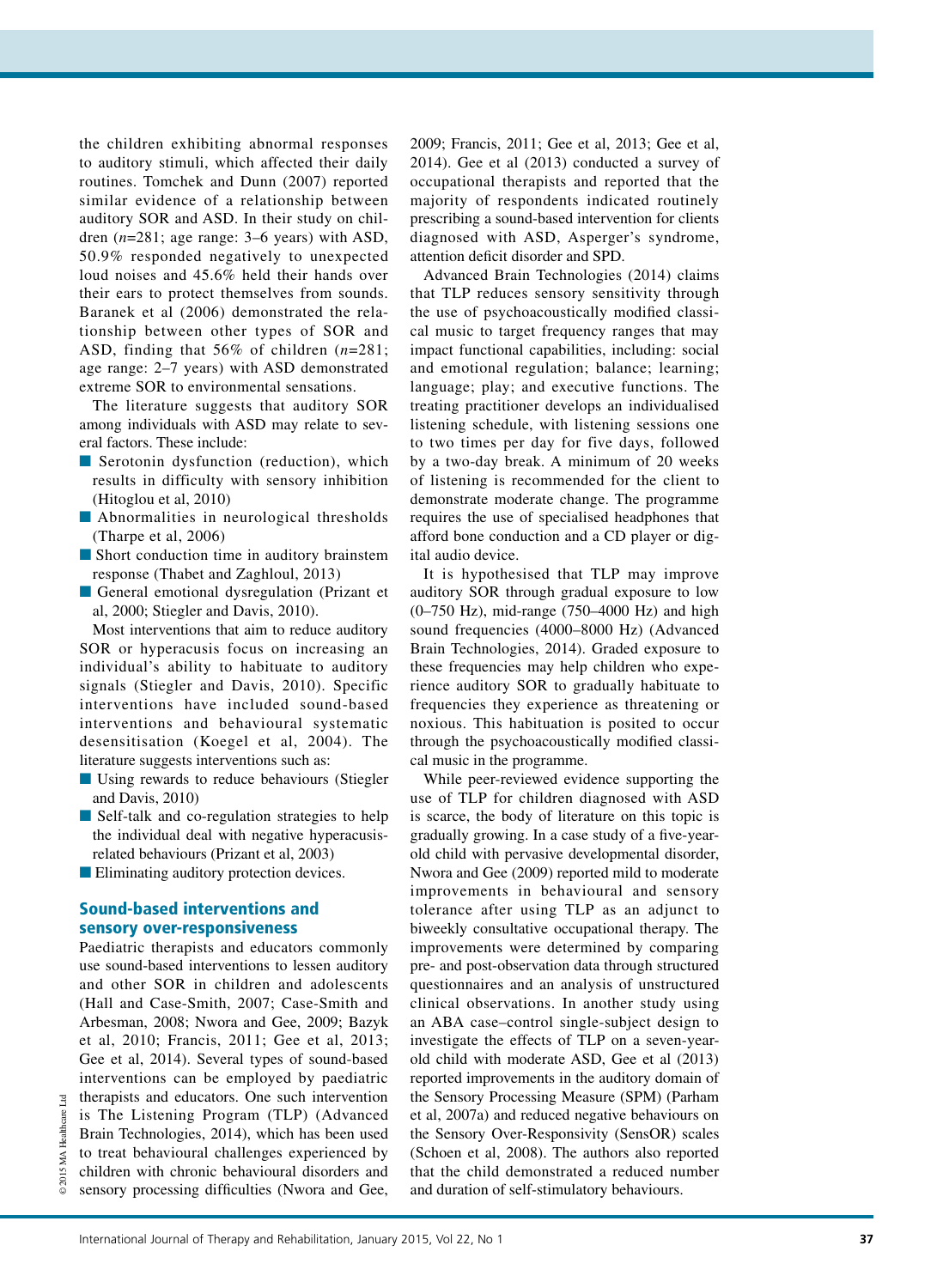| Table 1. ABAB case-control research design |                  |                  |                  |                  |  |  |
|--------------------------------------------|------------------|------------------|------------------|------------------|--|--|
|                                            | A(1)             | B(1)             | A(2)             | B(2)             |  |  |
| <b>Activity</b>                            | Baseline testing | TLP intervention | Baseline testing | TLP intervention |  |  |
| <b>Duration</b>                            | 4-5 weeks        | 10 weeks         | 4–5 weeks        | 10 weeks         |  |  |
| TLP: The Listening Program                 |                  |                  |                  |                  |  |  |

| Table 2. Description of the participants |                         |                   |                         |  |  |  |
|------------------------------------------|-------------------------|-------------------|-------------------------|--|--|--|
|                                          | Case A                  | Case B            | Case C                  |  |  |  |
| <b>Diagnosis</b>                         | High-functioning autism | Moderate autism   | High-functioning autism |  |  |  |
| Age                                      | 8 years, 7 months       | 6 years, 5 months | 5 years, 4 months       |  |  |  |
| Gender                                   | Male                    | Female            | Female                  |  |  |  |

A study conducted by Francis (2011) reported positive changes as a result of using TLP in a sample of ten heterogeneous participants who had profound and multiple learning disabilities. Using a pre- and post-test design, Francis (2011) concluded that the participants demonstrated higher outcomes with the TLP intervention compared with regular music. Additionally, Francis (2011) reported that participants who were most likely to experience positive outcomes were those who also demonstrated difficulties with sensory processing during routine functional or contextual tasks. This and the above-mentioned studies that explicitly explored the effects of TLP were peer-reviewed and conducted independently of TLP manufacturers and distributors.

## **METHOD**

## Research design

This study aimed to determine whether the use of a sound-based intervention would reduce SOR to auditory stimuli in three children who had been diagnosed with ASD and auditory SOR. Examiner behavioural observations and caregiver questionnaires were used as repeated measures. An ABAB multiple events case–control design of testing and treatment intervals was used over a 28-week period to capture participants' responses to the intervention (Portney and Watkins, 2009). The research design consisted of four phases: 4–5 weeks of baseline testing  $(A(1))$ , followed by 10 weeks of the intervention  $(A(2))$ , then another 4–5 weeks of baseline testing  $(B(1))$  followed by a final 10 weeks of the intervention (B(2)) (*Table 1*).

## Description of the participants

Three participants who had been diagnosed with mild-to-moderate ASD were enrolled in the study (*Table 2*). The participants were recruited from a local hospital outpatient rehabilitation department and community-based clinics in a rural area of the Northwestern United States. All participants demonstrated auditory SOR that negatively interfered with their daily routines.

This study was approved by the Idaho State University Human Subjects Committee (application number 3035MOD2). Each of the three participants' legal guardians consented on their behalf for them to participate in this study. During each phase of the study, the caregiver was instructed to continue their child's participation in routine educational and therapeutic interventions; this included special education, occupational therapy, speech therapy and applied behavioural analysis.

The participants were selected for this study based upon the following inclusion criteria:

- A diagnosis of mild to moderate ASD
- $\blacksquare$  The ability to tolerate headphone use for a minimum of 15 minutes in a single sitting twice a day
- $\blacksquare$  Aged 5–10 years
- **n** The presence of SOR to auditory stimuli that is reported by the primary caregiver as severe enough to interrupt daily routines or roles, e.g. playing, social interaction, feeding, sleeping, self-help and/or self-regulation.

## Instrumentation

Testing measures for the study included the SPM and the SensOR scales. The SPM is a judgementbased, caregiver questionnaire that evaluates the following factors relating to a child's functional participation and performance at home, school and in the community (Stewart, 2010):

- Visual, auditory and tactile sensory processing
- **n** Proprioception
- $\blacksquare$  Vestibular functioning
- $\blacksquare$  Social participation
- **n** Praxis and ideas.

The SPM comprises a home and a school reporting form. For the purpose of this study, only the home form was completed. The SPM provides information within each sensory domain related to processing disturbances, specifically under-responsiveness, over-responsiveness, sensory-seeking and perceptual challenges (Parham et al, 2007a). This study used the SPM to capture the caregiver's perspective of their child's ability to function and participate in diverse contexts with varying sensory processing difficulties.

The SPM consists of 75 Likert-type questions. Each question asks the caregiver to rate the frequency of their child's sensory processing-related behaviour as 'never', 'occasionally', 'frequently' or 'always'. For the purpose of this study, the only scores calculated and tracked were the audi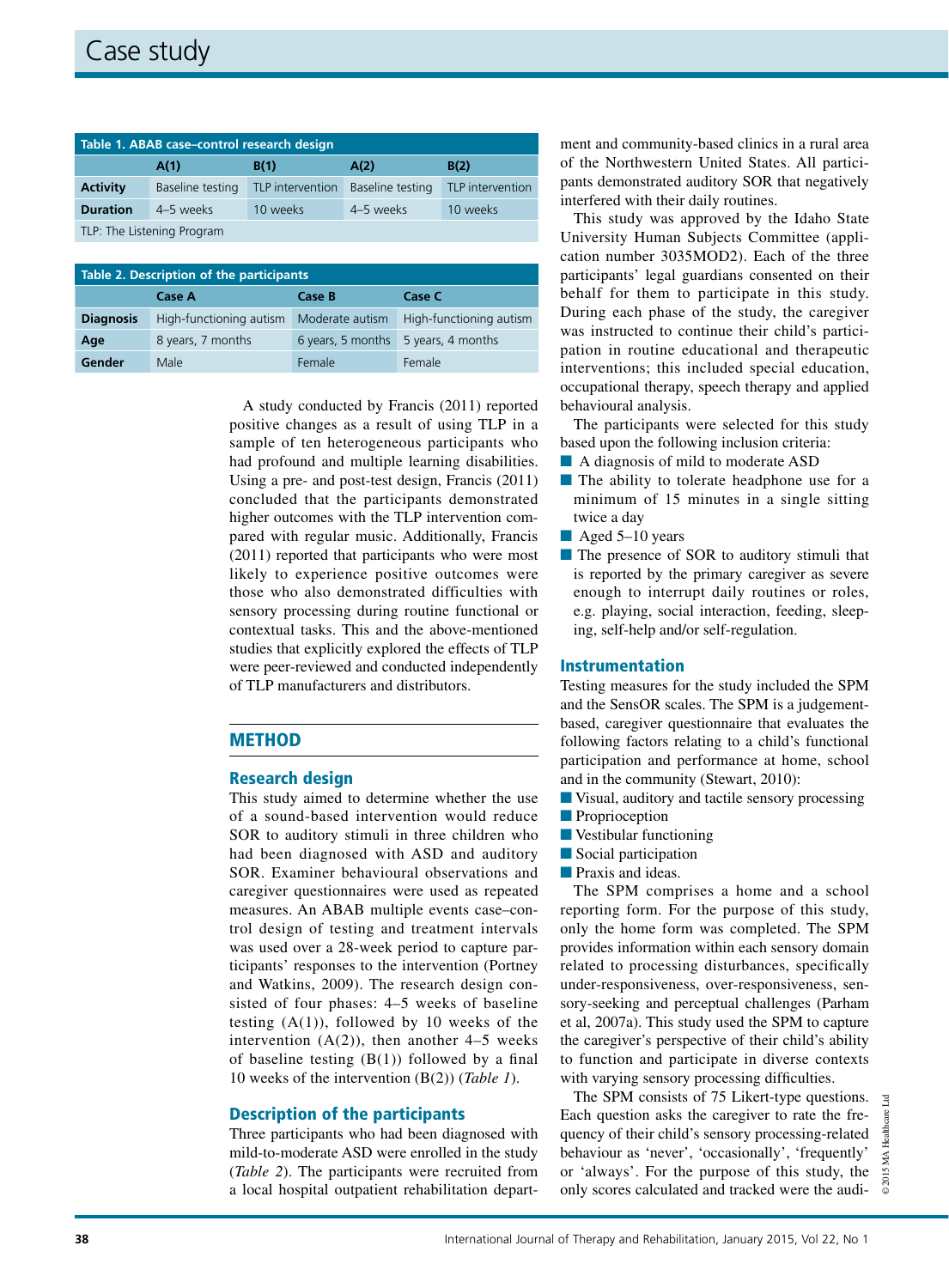tory sensory processing (HEA) subtest and an overall total sensory processing score (TOT). Scores were then interpreted within the HEA subtest and TOT score as being 'typical', 'having some problems', or 'demonstrating definite dysfunction' (Parham et al, 2007a). The SPM has a reported test-retest reliability of 0.77–0.95 and a high rate of validity generated through expert review and factor analysis (Parham et al, 2007b). However, at the time of the study, no literature could be found documenting the reliability of the SPM when used as a repeated measure.

The SensOR scales are examiner-based observation rating measures that evaluate a child's over-responsiveness in the sensory domains: tactile; vestibular; visual; auditory; proprioception; gustatory; and olfactory (Schoen et al, 2008). This measure is administered through an examiner who documents the client's response to a given sensation for each sensory domain. In this study, throughout each observation session, each participant was engaged in tasks that included: matching a sound (played from a CD player) to a picture on a worksheet; visually scanning and marking pictures and symbols while an auditory stimulus played in the background; and blowing a whistle or playing a cymbal in time to music. All the auditory stimuli were presented to the participant via a CD player with the volume set at 85 decibels. *Table 3* shows the categories used to classify participant response to the stimuli.

The SensOR scales have a validly of 0.67 and a reliability of 0.75 (Schoen et al, 2008). At the time of this study, no literature existed that detailed the reliability of the SensOR scales as a repeated measure. For the purpose of this study, the authors only evaluated the auditory domain.

## **Procedures**

© 2015 MA Healthcare Ltd

 $_{\rm Ltd}$ 

Once informed consent was obtained, participants completed a routine audiological evaluation, which was conducted by a licensed audiologist. The assessments ultimately ruled out the presence of excessive earwax, outer ear disorders and any middle ear pathology. The cochlear function of all three participants was determined to be within normal limits. A modified Loudness Discomfort Level (LDL) test was attempted with each participant prior to phase A(1). However, reliable and consistent results were not obtained due to the participants' cognitive and social limitations. As a result, the LDL test was not re-attempted at the end of phase  $A(2)$ .

Phase A(1) aimed to establish the participants' baseline response to auditory sensory stimuli on the SensOR scales. Phase A(1) comprised four to five weekly sessions that were conducted at the university-based outpatient clinic. Each observation session lasted approximately 20 minutes. During each session, the caregiver completed the SPM questionnaire in one room of the clinic while the examiner administered the SensOR scales to the participant in a separate area of the clinic to reduce the possibility of caregiver bias. The same caregiver completed the SPM questionnaire during all four phases of the study. The SensOR scales required the administrator to observe the participant's behaviour while various auditory stimuli were presented to them.

The B(1) phase initiated the TLP intervention. Participants listened to 15-minute sessions of psychoacoustically modified classical music twice a day, five days per week for ten weeks in their home environment (*Table 4*). Caregivers were given instructions to have the participant engage in preferred play or functional activities during their listening sessions. These activities included colouring, assembling puzzles and playing with Lego. The TLP intervention was delivered through a CD player, amplifier and headphones retrofitted with a bone conductor. The auditory stimuli was simultaneously transmitted via both air and bone conduction. Advanced Brain Technologies (2014) states that bone-conducted listening 'supports stress reduction and regulation of the fight or flight response, to help achieve a state of calm and relaxed alertness; especially helpful for people with sensory sensitivities'.

On four occasions during the  $B(1)$  and  $B(2)$ phases (at Weeks 2, 5, 8 and 10), the caregiver and participant were asked to return to the clinic to complete testing (i.e. re-administration of the SPM and SensOR scales). The sequence

| Table 3. Behavioral classifications of participant response to auditory stimuli |  |  |
|---------------------------------------------------------------------------------|--|--|
| <b>Negative behaviours</b>                                                      |  |  |
| Startling to the stimulus                                                       |  |  |
| Eliminating the stimulus                                                        |  |  |
| Demonstrating a physical negative response to the stimulus                      |  |  |
| Verbalising a negative perception to the stimulus                               |  |  |
| <b>Positive behaviours</b>                                                      |  |  |
| Accepting the stimulus                                                          |  |  |
|                                                                                 |  |  |

| Table 4. Phase B intervention sequence |                                           |                        |  |  |
|----------------------------------------|-------------------------------------------|------------------------|--|--|
|                                        | <b>CD used from The Listening Program</b> | <b>Frequency range</b> |  |  |
| Week 1                                 | Full spectrum                             | 20-20000 Hz            |  |  |
| Weeks 2-4                              | Sensory integration                       | $0 - 750$ Hz           |  |  |
| Weeks 5-6                              | Speech and language                       | 750-4000 Hz            |  |  |
| Weeks 7-9                              | Sensory integration                       | $0 - 750$ Hz           |  |  |
| Week 10                                | Full spectrum                             | 20-20000 Hz            |  |  |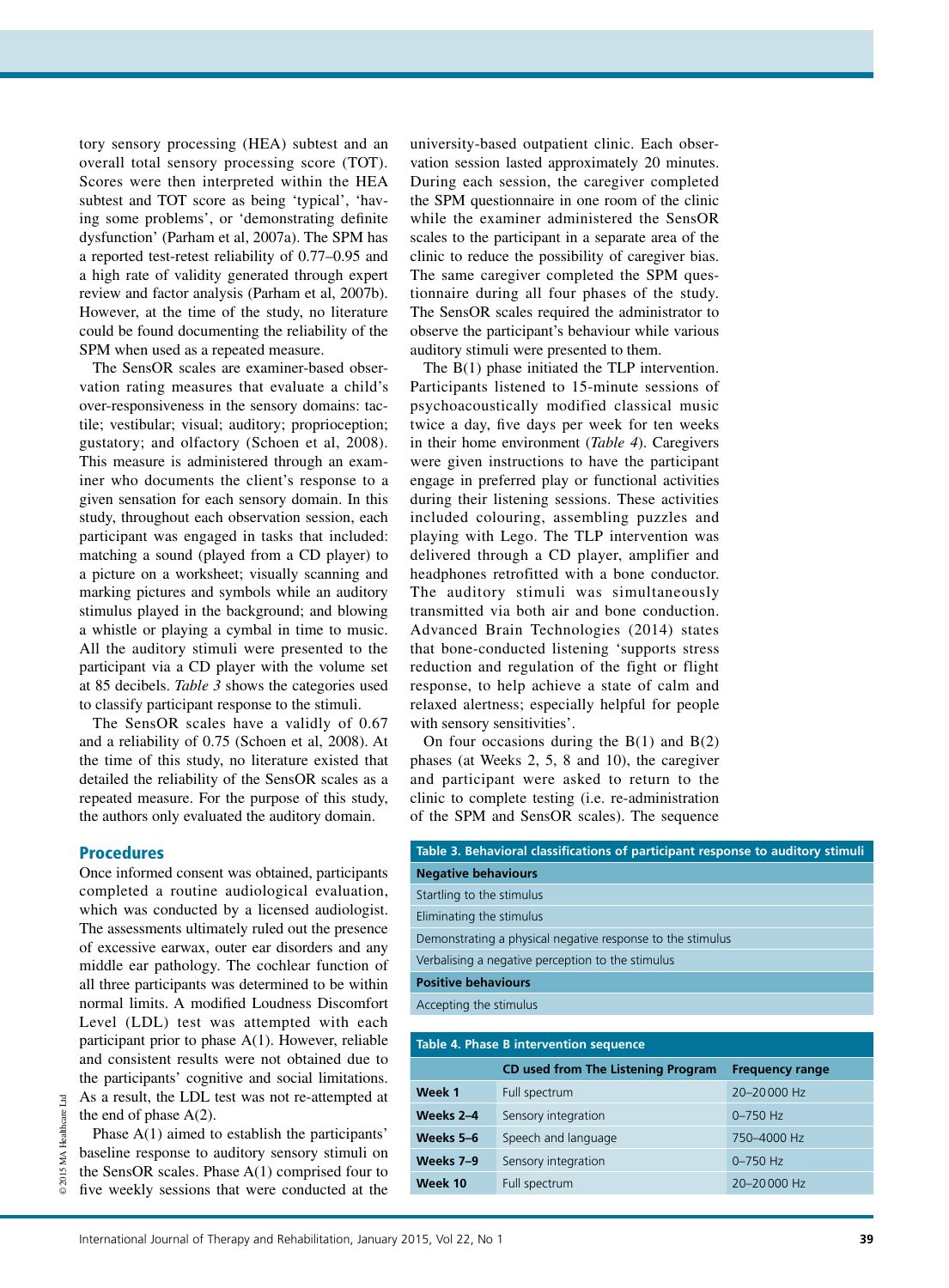

of the tasks in which the auditory stimuli were presented during the re-administration of the SensOR scales was randomised using the Microsoft Excel number generator to limit participant habituation to test items. At the end of the B phase, the caregiver completed a brief questionnaire to ascertain whether there had been any major changes to the child's pre-existing educational or therapeutic intervention programmes (i.e. frequency, intensity, and duration of the interventions); none of the caregivers reported any changes in the services.

At the end of phase B(1), participants stopped listening to the TLP and returned to the clinic to complete phase  $A(2)$ . The  $A(2)$  phase entailed four subsequent weekly observation sessions to assess the participant's response following the cessation of the intervention. To avoid bias, all observation sessions were videorecorded and separately coded by two raters (i.e. two graduate research assistants). The raters were also blinded to the session number and phase when watching the video sessions to prevent rater bias. During each session the primary investigator met with each caregiver to answer any questions and/or to exchange TLP CDs during the two B phases.

## **FINDINGS**

Data were analysed using repeated measure graphs. The researchers were interested in determining the direction or slope of the trend lines of four or more data points, and the level of change among the first and last data points in each phase of the ABAB design, i.e. the  $A(1)$ ,  $B(1)$ ,  $A(2)$  and B(2) phases. Trend lines were individually calculated for each participant using data from the SPM HEA subtest, TOT overall score, SensOR positive behaviour summative score and SensOR negative behavioural summative score. Trend lines were calculated using the following formulas:

## **Slope**  $\alpha = n \Sigma(xy) - \Sigma x \Sigma y n / \Sigma x^2 - (\Sigma x)^2$ **Offset** b = ∑*y*−*a*∑*xn* **Overall trend line formula**

 $y = \alpha x + \beta$ 

Although *Figures* 1–4 incorporate the trend lines of all three participants on every graph, each participant's response to the intervention will be reported individually for clarity.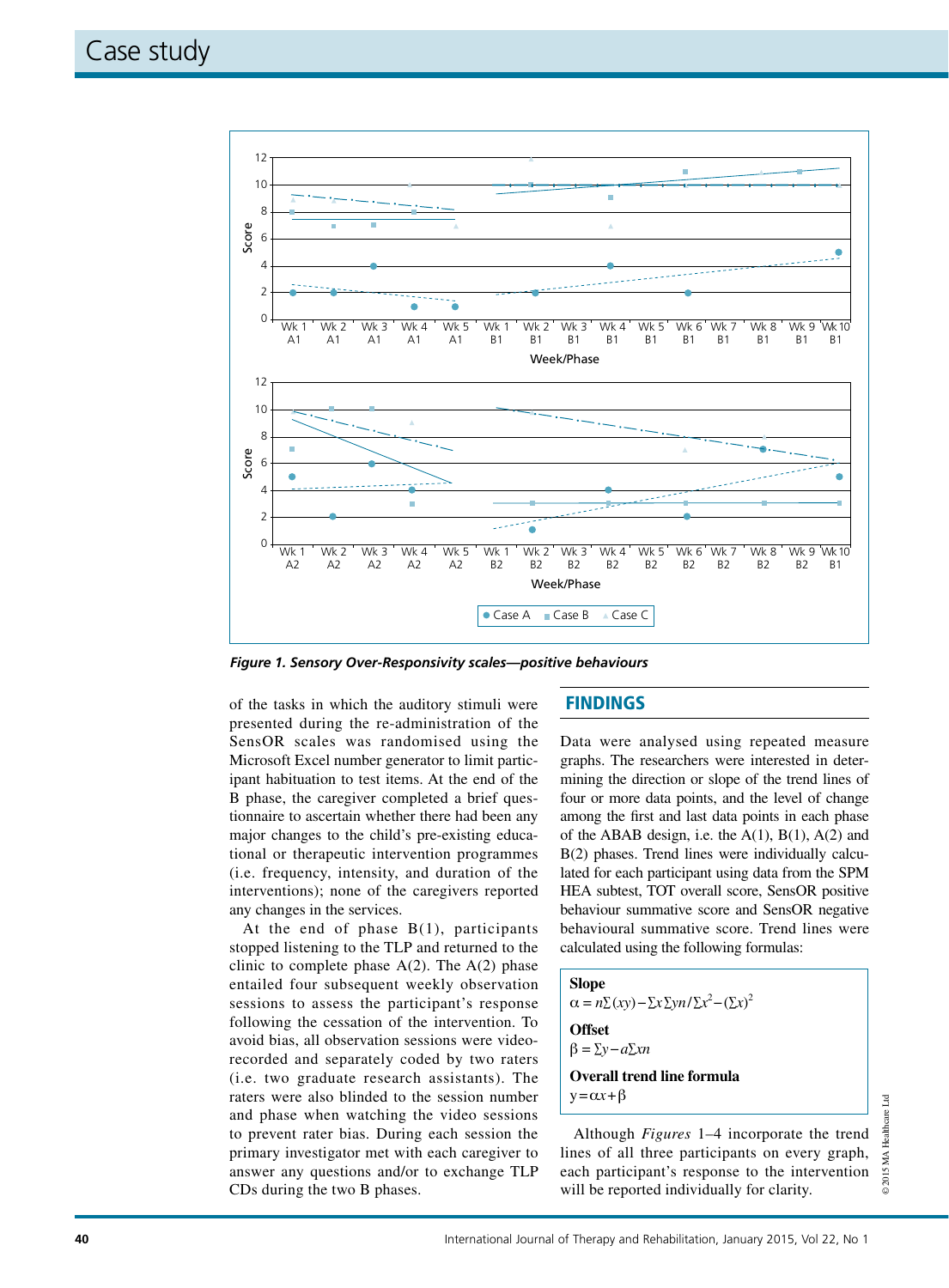

## Sensory Over-Responsivity scales

## **Positive behaviours**

*Figure 1* shows the trend lines for the positive behaviours in the SenSOR scales for each of the three participants.

The trend line for Case A, which represents the frequency of the total number of positive behaviours in response to auditory stimuli from the  $A(1)$ phase of the SensOR scales, is downward sloping. This indicates a decreased frequency of positive behaviours in response to auditory stimuli. When the sensory-based intervention was introduced during the  $B(1)$  phase, the participant exhibited higher frequencies of positive behaviours than in phase A(1), as the upward trend line demonstrates. When the intervention was removed in phase A(2), the presence of positive behaviours dipped slightly in number and remained relatively flat. When the intervention was resumed in phase B(2), the subject's positive behaviour scores trended upward, with a higher frequency of positive behaviours. Thus, the participant demonstrated a greater frequency of positive behaviours during the intervention phases, indicating a greater level of acceptance of the stimuli.

The trend line for Case B, which represents the frequency of the total number of positive behaviours in response to auditory stimuli from phase A(1) of the SensOR scales, remained relatively flat. When the intervention was introduced in the  $B(1)$  phase, the line trended upwards indicating a higher frequency of positive behaviours. When the intervention was discontinued during phase A(2), the trend line sloped downward. The trend line remained flat when the intervention was resumed in phase B(2).

The trend line for Case C in phase  $A(1)$ sloped downward, indicating a decreased frequency of positive behaviours, which demonstrates non-acceptance of the auditory stimuli. Early in phase  $B(1)$ , the participant exhibited a higher frequency of positive behaviours than in A(1) but the trend line remained flat overall. In phase  $A(2)$ , the scores trended downward, indicating a decreased frequency of positive behaviours toward the auditory stimuli. The participant continued to demonstrate a decrease in the frequency of positive behaviour even after the intervention was resumed in phase B(2).

#### **Negative behaviours**

*Figure 2* shows the trend lines for the negative behaviours in the SenSOR scales for each of the three participants.

 $\mathbb{E}$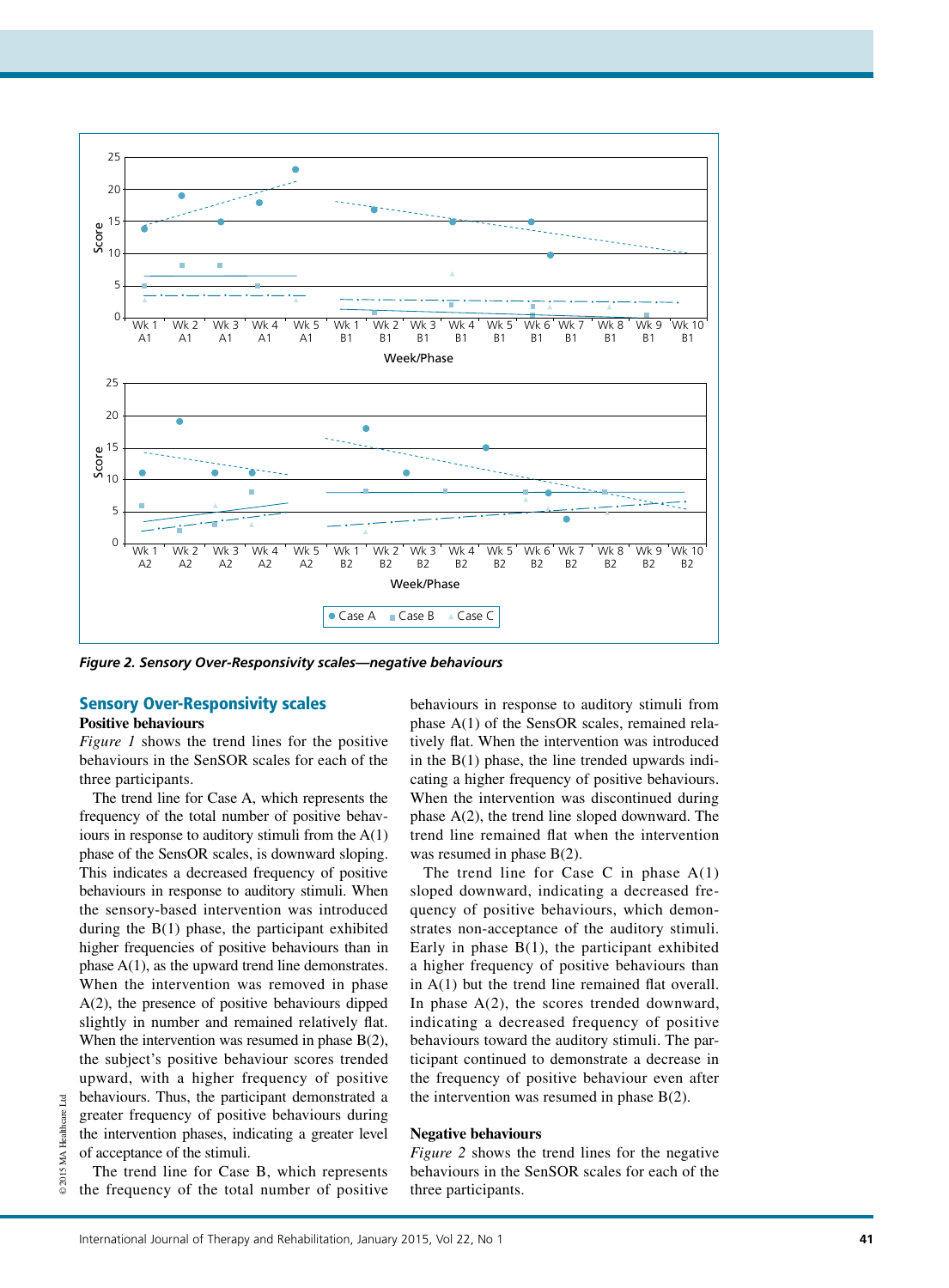

*Figure 3. Sensory Processing Measure—auditory sensory processing subtest (HEA)*

The trend line for Case A, which depicts the frequency of negative behaviours in response to auditory stimuli, is upward sloping, thus indicating a higher frequency of negative behaviours during phase  $A(1)$ . With the implementation of the intervention, the trend line sloped downward, indicating a decrease in the frequency of negative behaviours exhibited. When the intervention was removed during phase  $A(2)$ , the frequency of negative behaviours rose but the overall slope of the trend line was downward. When the intervention was resumed in phase  $B(2)$ , the trend line continued to slope downward, indicating a reduced frequency of negative behaviours in response to the auditory stimuli.

The trend line for Case B in the  $A(1)$  phase is flat, indicating no change in the frequency of negative behaviours exhibited in response to auditory stimuli. When the intervention was initiated in phase  $B(1)$ , the trend line sloped slightly downward, indicating a slight reduction in the frequency of negative behaviours. When the intervention was withheld in phase  $A(2)$ , the trend line sloped upward, indicating a rise in the frequency of negative behaviours observed. The resumption of the intervention in phase B(2) did not result in any change; the trend line was flat.

The trend line for Case C in phase  $A(1)$  is relatively flat, which indicates no change over time in the frequency of negative behaviour in response to auditory stimuli. When the intervention was initiated in phase  $B(2)$ , the trend line remained flat. During phase A(2), the frequency of negative behaviours exhibited by the participant did rise and the trend line sloped upward. When the intervention was resumed in B(2), the trend line remained stable indicating no change in the frequency of negative behaviours in response to the auditory stimuli.

## Sensory Processing Measure

#### **Auditory processing subtest**

The *t* scores for caregivers' perceptions of their child's auditory sensory processing were tracked using the auditory domain (HEA subtest) on the SPM (*Figure 3*).

For Case A, during phase A(1), the caregiver reported a reduced frequency of behaviours that indicate difficulty in sensory processing; this is evidenced by the downward slope of the trend line. When the TLP intervention was introduced during phase  $B(1)$ , the caregiver reported more difficulty with auditory sensory processing, as indicated by the rising trend line. When the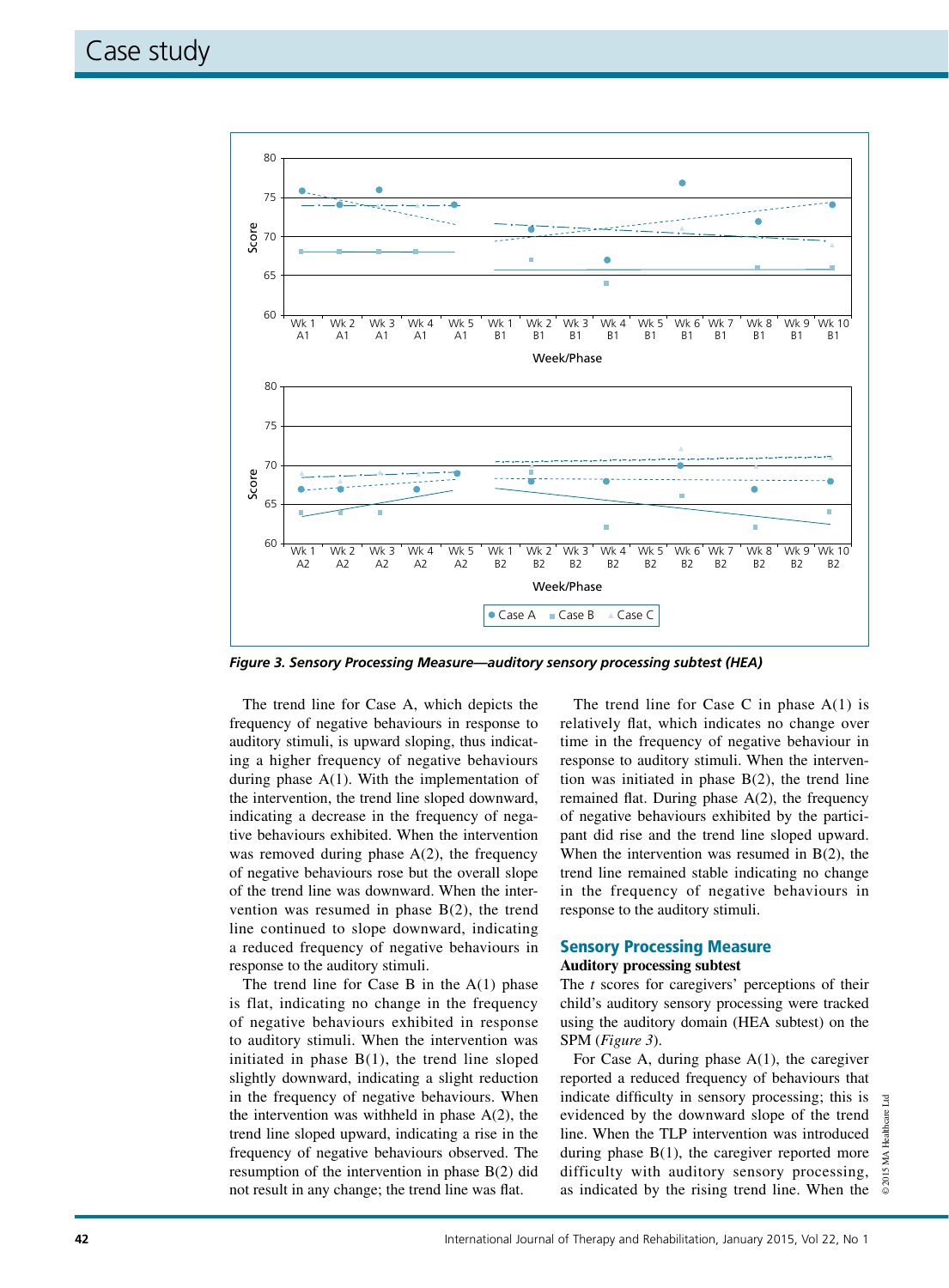

*Figure 4. Sensory Processing Measure—total sensory processing score (TOT)*

intervention was discontinued in phase A(2), the caregiver initially reported a reduced frequency of behaviours that indicate difficulty in sensory processing; however, over time the frequency of behaviours began to rise. When the intervention was resumed in B(2), the trend line remained flat, indicating that the caregiver saw no change in the participant's response to auditory stimuli.

For Case B, the caregiver did not report any changes in behaviours related to sensory processing in response to auditory stimuli in phase  $A(1)$ ; the trend line was flat. When the intervention was introduced in phase  $B(1)$ , the caregiver initially reported a reduction in behaviours that indicate difficulty with auditory sensory processing; this trend remained stable throughout phase  $B(1)$ . When the intervention was stopped, the caregiver reported a steady rise in frequency of behaviours indicating difficulty with auditory sensory processing. When the intervention was resumed in phase  $B(2)$ , the caregiver reported a steady decrease in the frequency of these behaviours over time, again indicating that the caregiver perceived that the participant was exhibiting less difficulty processing auditory stimuli.

For Case C, the trend line was flat, indicating stable HEA scores during phase  $A(1)$ .

When the intervention was introduced during phase  $B(1)$ , the caregiver reported a reduced frequency of behaviours indicative of auditory processing difficulty, with a gradual reduction in behaviours over time; this is indicated by the downward sloping trend line. When the intervention was discontinued in phase  $A(2)$ , the caregiver noted no change in behaviours, resulting in a flat trend line over the course of the phase. When the intervention resumed, the trend line remained unchanged, indicating no further change in the participant's behaviour as perceived by the caregiver.

#### **Total sensory processing**

The *t* scores for caregivers' perceptions of their child's overall sensory processing were tracked using their TOT scores on the SPM (*Figure 4*). The TOT scores included subtotals from other sensory processing domains, e.g. tactile and vestibular processing.

For Case A, during phase  $A(1)$ , the caregiver reported a reduction in the frequency of behaviours that indicate sensory processing dysfunction, as evidenced by the downward sloping trend line. During phase  $B(1)$ , the caregiver reported a slight rise in the frequency

© 2015 MA Healthcare Ltd

2015 MA Healthcare

Ltd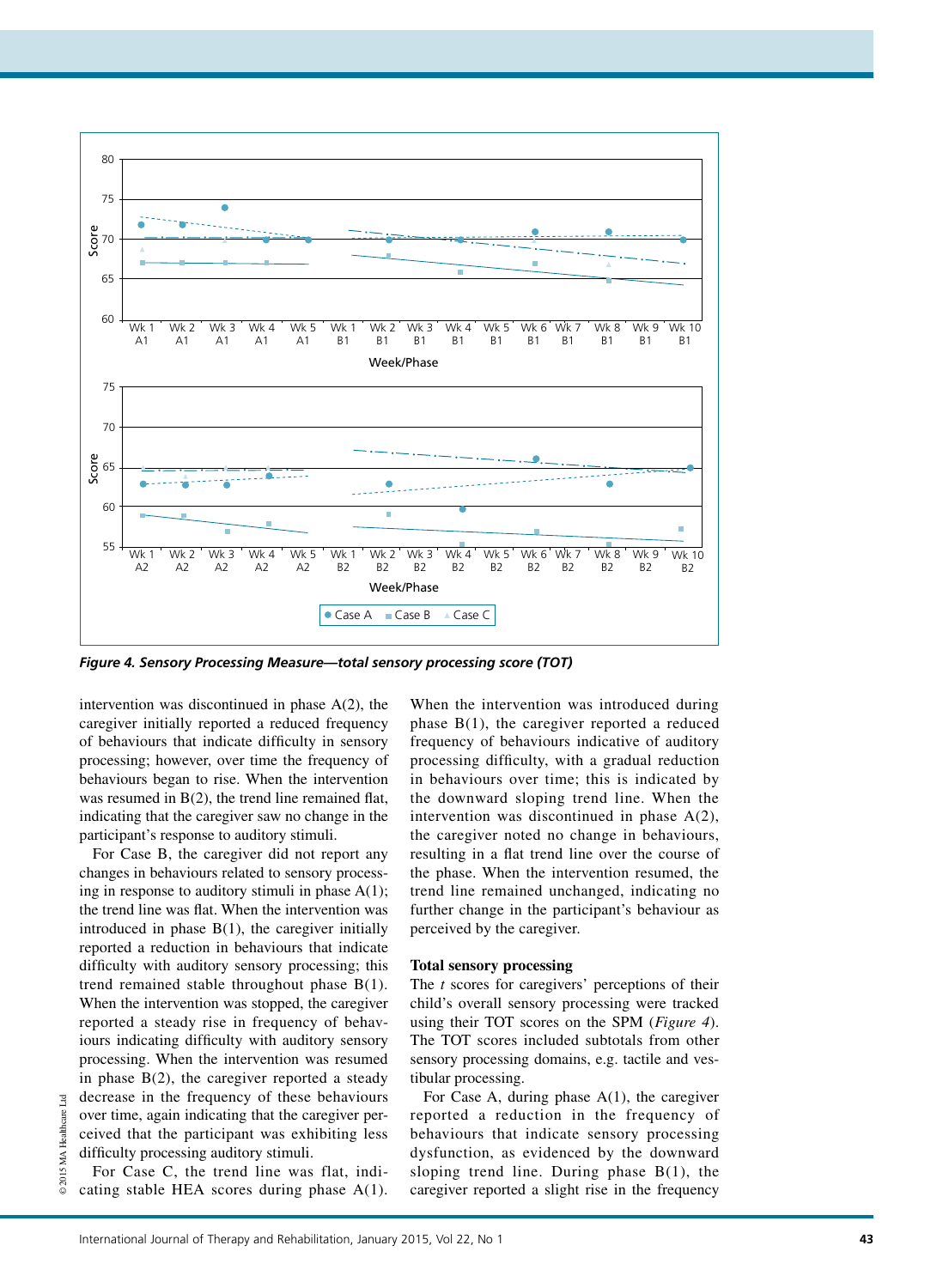of behaviours towards the end of the phase, resulting in a slight rise in the trend line. When the intervention was discontinued in phase A(2), the trend line shows a slight rise, indicating that the caregiver perceived the child to demonstrate great difficulty with sensory processing. The caregiver continued to report an increase in such behaviours, resulting in increased TOT scores during phase B(2).

The caregiver's TOT scores for Case B were stable during the  $A(1)$  phase. When the intervention was introduced in phase  $B(1)$ , the caregiver perceived a reduced frequency of behaviours exhibited by the participant. These scores continued to decrease during phase A(2). The caregiver reported an initial increase in the frequency score when the participant resumed the intervention in phase  $B(2)$ , but the scores then began to decrease again over time.

The caregiver's TOT scores for Case C during phase A(1) resulted in a slightly rising trend line. When the intervention was introduced during phase B(2), the caregiver reported lower TOT scores over time, resulting in a trend line that sloped downward. When the intervention was discontinued, the caregiver reported a slightly higher TOT score that remained relatively stable during phase A(2). When the intervention resumed in B(2), the trend line of TOT scores sloped downward, indicating that the caregiver perceived a slight decrease in the frequency of behaviours indicative of sensory processing difficulties.

## **DISCUSSION**

This study's purpose was to determine whether TLP, a 20-week, sound-based auditory stimulation method, reduced SOR to auditory stimuli in three children who had been diagnosed with ASD. The results of this case series unveil several implications that may inform the use of sound-based interventions as a part of routine occupational therapy treatment for children with ASD and sensory processing difficulties.

Each participant responded differently to TLP during the 28 weeks but demonstrated an improved behavioural response as a result of the intervention during at least one phase of the study. Each caregiver interpreted their child's progress with auditory sensory processing (HEA) and overall sensory processing (TOT) differently. Case A demonstrated the most significant improvement in reduced auditory SOR on the examiner-based assessment (SensOR scales) compared with Cases B and C. However, Case A's caregiver did not perceive similar

improvements in the child's behaviours as measured through the caregiver questionnaire (SPM). Conversely, Case B's scores on the SensOR scales indicated a minimal impact of TLP with the lessening of auditory SOR, yet the participant's caregiver subjectively reported improvements in both auditory SOR and overall sensory processing on the SPM. Finally, Case C appeared to be positively impacted at least temporarily by the TLP intervention during phase  $B(1)$ , with fewer negative behaviours during phase  $B(1)$ based on the SensOR scores. On the SPM, Case C's caregiver perceived an improvement in performance in auditory sensory processing.

While the results of this study are mixed, the positive trends that emerged from each case provide evidence that TLP may be a valuable intervention for children with ASD and auditory sensory processing difficulties. Improvements in auditory sensory processing were found across the differing phases of the study, both when the intervention was implemented (phases  $B(1)$  and  $B(2)$ ) and withdrawn (phase  $A(2)$ ). However, this improvement was variable and should be viewed with caution.

The manufacturers of TLP, Advanced Brain Technologies, suggest their intervention may improve functions such as sensory processing, academic functioning, behavioural organisation and motor skills. However, there continues to be weak evidence in the literature to support this. Therefore, it is important for clinicians planning to use or who are currently using sound-based interventions to:

- **n** Clearly understand sensory processing and sensory modulation disorders
- $\blacksquare$  Generate a specific hypothesis for implementing TLP or other sound-based interventions
- $\blacksquare$  Use reliable and valid measures to track clients' functional outcomes at home, school and in the community. Functional measures should include goal attainment scaling, contextual caregiver assessments (including the SPM school form) and standardised normreferenced assessments (e.g. Miller Function and Participation Scales).

In this study, Case A demonstrated the most severe auditory SOR. This may have allowed the SensOR scales to capture what could be considered the largest improvement among the three cases. Case B demonstrated the most limited SOR improvement that the SensOR scales were able to measure, while Case A demonstrated the most room for improvement based on pre-testing scores compared with Cases B and C. These findings lend some support to previous research studies exploring the effectiveness of TLP. Previous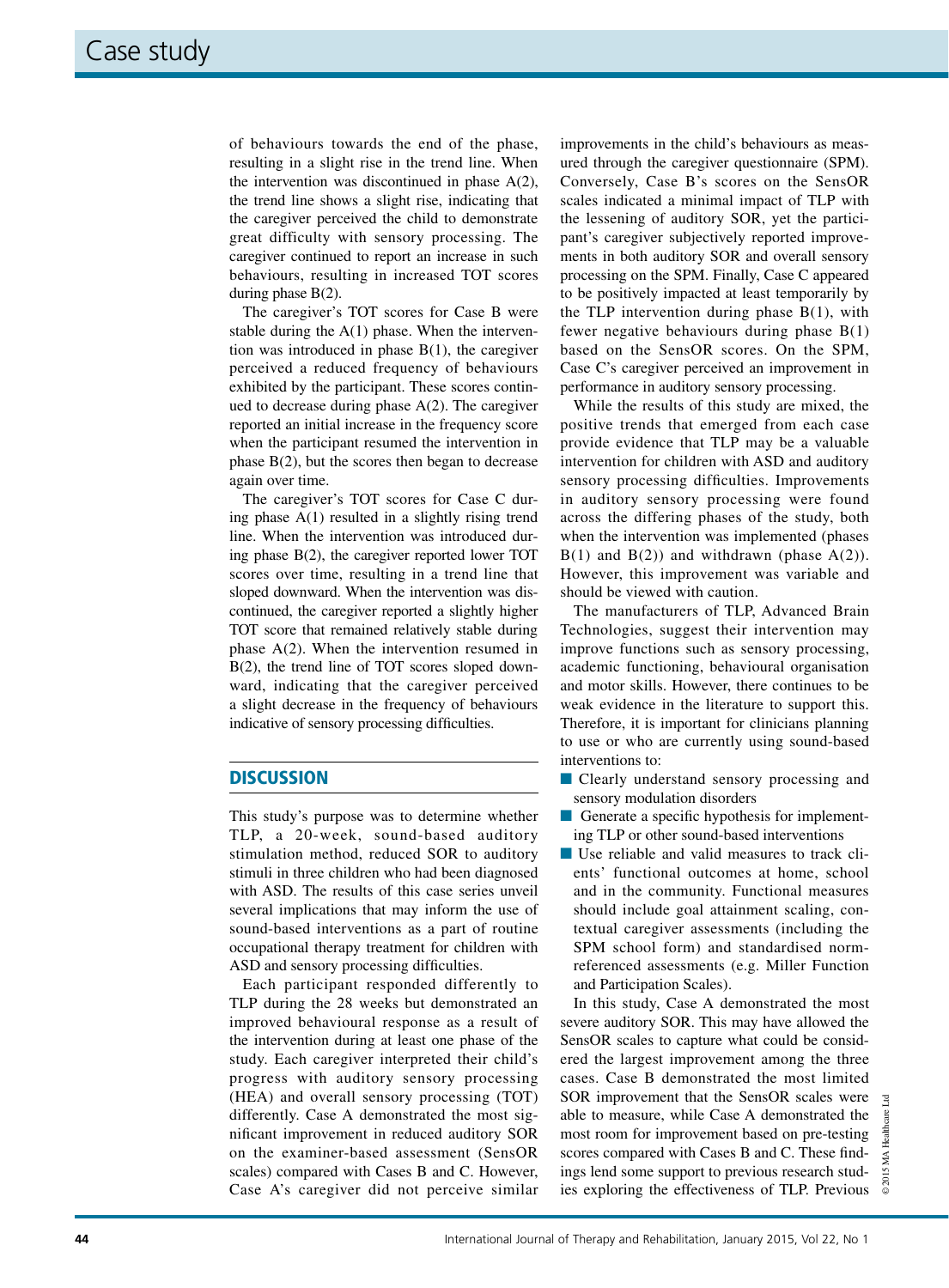studies into the efficacy of TLP (Nwora and Gee, 2009; Francis, 2011; Gee et al, 2013) also reported improved sensory responsivity to contextual sensations, especially auditory and soundbased interventions (Hall and Case-Smith, 2007; Bazyk et al, 2010).

ASD is a complex condition that presents with and without sensory processing difficulties (American Psychiatric Association, 2013). As children with ASD have varying degrees of SOR, they will respond differently to interventions, and outcomes may be more favorable for those who have more intense symptomology of over- or under-responsivity. Other research supports a similar conclusion. For example, Bagatell et al (2010) reported that children with ASD responded differently to the implementation of therapy ball chairs in the classroom. The children who responded positively to the therapy ball chair were those who demonstrated more severe impairments with sensory modulation disorder in vestibular processing. Practitioners should take a more judicious approach when implementing sound-based interventions by aligning the impact of the sensory processing deficit and the purpose of the intervention. This process may assist practitioners with identifying possible relationships between the intervention and a measurable functional outcome.

On a broader scale, the results of this study may encourage therapy and educational professionals to align clients' particular sensory processing characteristics with a specific sensory-based or sensory motor intervention. This process is necessary for generating more positive and reliable outcomes with sensoryrelated interventions for children with ASD and sensory processing disturbances.

### Limitations

© 2015 MA Healthcare Ltd

Ltd

This study has several methodological limitations. First, due to time constraints, the researchers were unable to obtain consistent baseline data during the  $A(1)$  phase. Such consistent baseline data might have demonstrated trend lines that were flat or trending in a direction indicating an increase in negative behaviours resulting from auditory stimuli in the assessment measures.

Second, the sample size comprised only three particpants and lacked homogeneity with regard to the severity of ASD and auditory SOR. The duration of the study and the demands placed upon the caregivers may have influenced caregivers' perceptions of the effectiveness of the intervention. While the manufacturer of TLP recommends 20 weeks of continuous intervention, this study divided the intervention into two phases, with a four-week break between the two B phases. Thus, the design, while quasi-experimental in nature, does not enable generalisation to the broader population as a result of internal and external validity issues inherent with the repeated measures used in this case series.

Finally, the study did not include a differential diagnosis of auditory SOR and phonophobia.

## **CONCLUSIONS**

Paediatric therapeutic and educational professionals use a wide variety of sensory-based adjunctive interventions for children with ASD and sensory processing difficulties. TLP is one of several sound-based interventions for children on the autism spectrum who also experience auditory sensory processing difficulties. While the results are mixed, the positive trends that emerged from each case provide evidence that TLP may be a valuable intervention for children with ASD and auditory sensory processing difficulties. Additional and more rigorous research must be conducted into using TLP for individuals with ASD. Therapists must also continue to scrutinise such interventions and their appropriateness given factors such as the best available evidence, client factors, contextual elements and financial resources. **IJTR**

#### *Conflict of interest: none declared.*

- Advanced Brain Technologies (ABT) (2014) *The Listening Program.* www.thelisteningprogram.com (accessed 18 December 2014)
- American Psychiatric Association (2013) *Diagnostic and Statistical Manual of Mental Disorders*. 5th edn. American Psychiatric Association, Arlington, Virginia
- Bagatell N, Mirigliani G, Patterson C, Reyes Y, Test L (2010) Effectiveness of therapy ball chairs on classroom participation in children with autism spectrum disorders. *Am J Occup Ther* **64**(6): 895–903. doi: 10.5014/ajot.2010.09149
- Baguley D (2003) Hyperacusis. *J Royal Soc Med* **96**(12): 582–5 Baranek G (2006) Efficacy of sensory and motor interven-
- tions for children with autism. *J Autism Dev Disord* **32**(5): 397–422. doi: 10.1023/A:1020541906063 Baranek GT, David FJ, Poe MD, Stone WL, Watson LR
- (2006) Sensory Experiences Questionnaire: Discriminating sensory features in young children with autism, developmental delays, and typical development. *J Child Psychol Psychiatr* **47**(6): 591–601. doi: 10.1111/j.1469- 7610.2005.01546.x
- Bazyk S, Cimino J, Hayes K, Goodman G, Farrell P (2010) The use of therapeutic listening with preschoolers with developmental disabilities: A look at the outcomes. *J Occup Ther, Schools, Early Interv* **3**(2): 124–38. doi: 10.1080/19411243.2010.491013
- Bettison S (1996) The long-term effects of auditory training on children with autism. *J Autism Dev Disord* **26**(3): 361–73. doi: 10.1007/BF02172480
- Case-Smith J, Arbesman M (2008) Evidence-based review of interventions for autism used in or of relevance to occupational therapy. *Am J Occup Ther* **62**(4): 416–29
- Francis H (2011) Effects of 'The Listening Program' on children with profound and multiple learning difficul-ties. *Int J Ther Rehabil* **18**(11): 611–21. doi: 10.12968/ ijtr.2011.18.11.611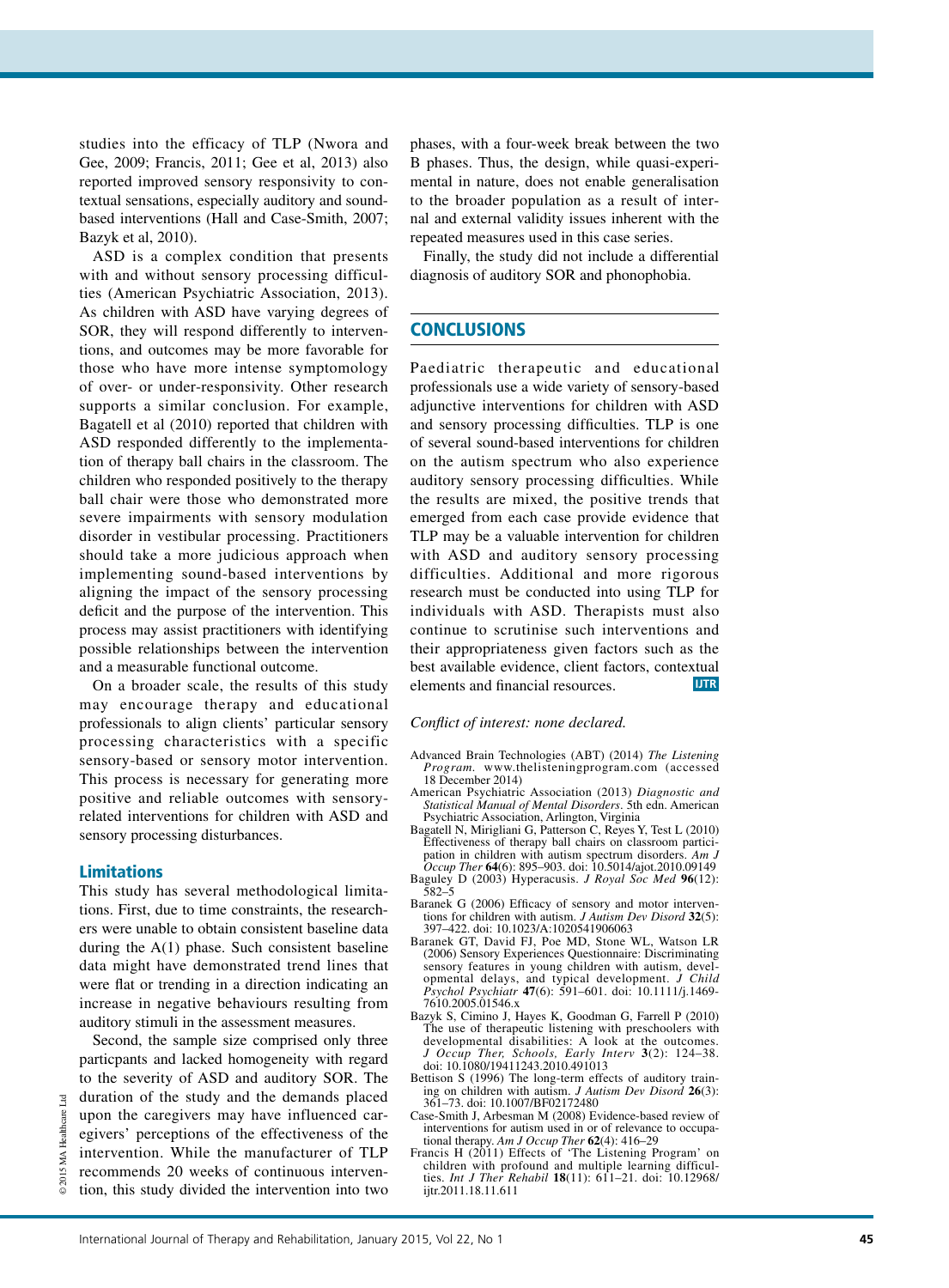## **Key points**

- $\blacksquare$  Sensory processing disturbances within the auditory sensory system are a substantial problem for individuals with autism spectrum disorders (ASD)
- $\blacksquare$  The Listening Program (TLP) is a sound-based intervention intended for use with children diagnosed with ASD and sensory over-responsiveness (SOR)
- $\blacksquare$  The aim of this study was to determine whether the use of a sound-based intervention would reduce SOR to auditory stimuli in three children with ASD and auditory SOR
- Each participant responded differently to TLP during the 28-week study but demonstrated an improved behavioural response as a result of the intervention during at least one phase of the study.
	- Gee BM, Devine N, Werth A, Phan V (2013) Paediatric occupational therapists' use of sound‐based interventions: A survey study. *Occup Ther Int* **20**(3): 155–62. doi: 10.1002/ oti.1354
	- Gee B, Thompson K, St. John H (2014) Efficacy of a soundbased intervention with a child with an autism spectrum disorder and auditory sensory over-responsivity. *Occup Ther Int* **21**(1): 12–20. doi: 10.1002/oti.1359
	- Greenspan S, Weider S (1997) Developmental pattens and oucomes in infants and children with disorders relating and communicating: A chart review of 200 cases of children with autisic spectrum diagnoses. *J Dev Learning Disord* **1**: 87–142
	- Hall L, Case-Smith J (2007) The effect of sound-based intervention on children with sensory processing disorders and visual-motor delays. *Am J Occup Ther* **61**(2): 209–15. doi: 10.5014/ajot.61.2.209
	- Hitoglou M, Ververi A, Antoniadis A, Zafeiriou DI (2010) Childhood autism and auditory system abnormalities. *Pediatr Neurol* **42**(5): 309–14. doi: 10.1016/j.pediatrneurol.2009.10.009
	- Kern JK, Trivedi MH, Garver CR et al (2006) The pattern of sensory processing abnormalities in autism. *Autism* **10**(5): 480–94
	- Klein AJ, Armstrong BL, Greer MK, Brown FR (1990) Hyperacusis and otitis media in individuals with Williams's syndrome. *J Speech Hear Disord* **55**(2): 339– 44. doi: 10.1044/jshd.5502.339
	- Koegel R, Openden D, Koegel L (2004) A systematic desensitization paradigm to treat hypersensitivity to auditory stimuli in children with autism in family contexts. *Res Prac Persons Severe Disabil* **29**(2): 122–34. doi: 10.2511/ rpsd.29.2.122
- Miller LJ (2006) *Sensational Kids: Hope and Help for Children with Sensory Processing Disorder*. GP Putnam's Sons, New York
- Miller LJ, Coll J, Schoen S (2007a) A randomized controlled pilot study of the effectiveness of occupational therapy for children with sensory modulation disorder. *Am J Occup Ther* **61**(2): 228–38. doi:10.5014/ajot.61.2.228
- Miller LJ, Anzalone M, Lane S, Chermak S, Osten E (2007) Concept evolution in sensory integration: A proposed nosology for diagnosis. *Am J Occup Ther* **61**(2): 135–40. doi:10.5014/ajot.61.2.135
- Nwora A, Gee B (2009) A case study of a five-year-old child with pervasive developmental disorder-not otherwise specified using sound-based interventions. *Occup Ther Int* **16**(1): 25–43. doi: 10.1002/oti.263
- Parham D, Ecker C, Miller-Kuhananeck H, Henry D, Glennon T (2007a) *Sensory Processing Measure (SPM) manual*. Western Psychological Services, Los Angeles
- Parham D, Cohn E, Spitzer S, Koomar J, Miller L, Burke J et al (2007b) Fidelity in sensory integration intervention research. *Am J Occup Ther* **61**: 216–27. doi: 10.5014/ ajot.61.2.216
- Portney L, Watkins W (2009) *Foundations of Clinical Research: Applications for Practice*. 3rd edn. Pretence Hall, Upsaddle River, New Jersey
- Prizant BM, Wetherby AM, Rydell PJ (2000) Communication intervention issues for children with autism spectrum disorders. In: Wetherby AM, Prizant BM, eds. *Autism Spectrum Disorders: A Transactional Developmental Perspective*. Brookes, Baltimore: 193–224
- Prizant BM, Wetherby AM, Rubin E, Laurent A (2003) The SCERTS Model: A transactional, family-centered approach to enhancing communication and socioemotional abilities of children with autism spectrum disorder. *Infants Young Child* **16**(4): 296–316
- Schoen SA, Miller LJ, Green KE (2008) Pilot study of the Sensory Over-Responsivity Scales: assessment and inventory. *Am J Occup Ther* **62**(4): 393–406
- Stiegler LN, Davis R (2010) Understanding sound sensitivity in individuals with autism spectrum disor-ders. *Focus Autism Other Dev Disabl* **25**(2): 67–75. doi: 10.1177/1088357610364530
- Stewart K (2010) Purposes, processes and methods of evaluation. In: *Occupational Therapy For Children.* 6th edn. Case-Smith J, O'Brien J, eds. Elsevier, Missouri: 193–215
- Tomchek SD, Dunn W (2007) Sensory processing in children with and without autism: a comparative study using the short sensory profile. *Am J Occup Ther* **61**(2): 190–200. doi: 10.5014/ajot.61.2.190
- Thabet EM, Zaghloul HS (2013) Auditory profile and high resolution CT scan in autism spectrum disorders children with auditory hypersensitivity. *Eur Arch Otorhinolaryngol*  **270**(8): 2353–8. doi: 10.1007/s00405-013-2482-4
- Tharpe AM, Bess FH, Sladen DP, Schissel H, Couch S, Schery T (2006) Auditory characteristics of children with autism. *Ear Hear* 27(4): 430-41. with autism. *Ear Hear*  $27(4)$ : 430–41. doi: 10.1097/01.aud.0000224981.60575.d8

**Nursing** 

**www.gastrointestinalnursing.co.uk** 

# The essential resource for professionals working in gastroenterology and stoma care

To subscribe today call **FREEPHONE 0800 137201** 

or visit www.gastrointestinalnursing.co.uk



**THE ONLY UK JOURNAL FOR GASTROINTESTINAL AND STOMA CARE NURSES**

GIN\_10\_5\_1\_Cover.indd 1

in IBS

GI tract